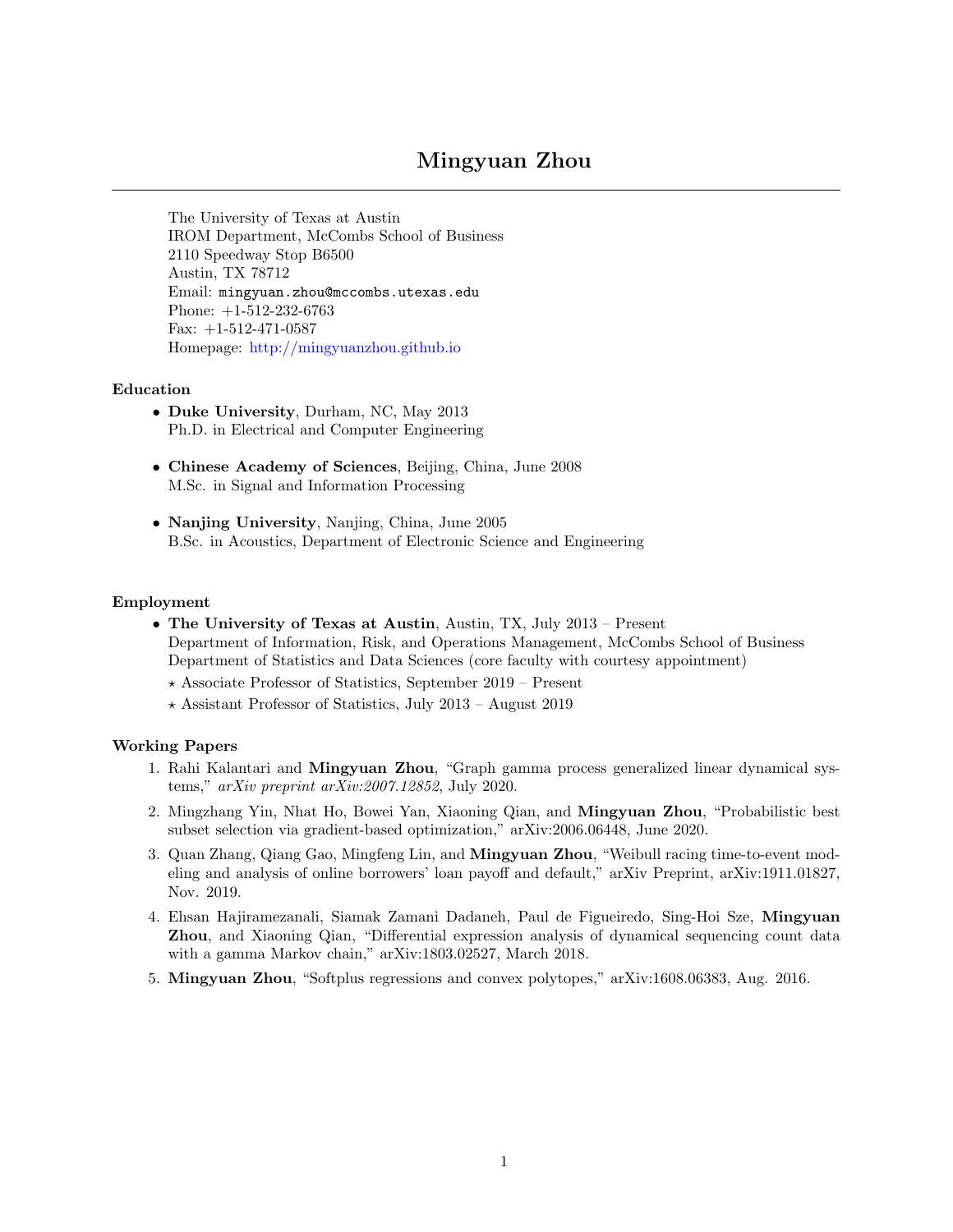#### Refereed Journal Publications

- 6. Dandan Guo, Bo Chen, Wenchao Chen, Chaojie Wang, Hongwei Liu, and Mingyuan Zhou, "Variational temporal deep generative model for radar HRRP target recognition," *To appear in IEEE Trans. Signal Processing*, 2020.
- 7. Wenyuan Li, Zichen Wang, Yuguang Yue, Jiayun Li, William Speier, Mingyuan Zhou, and Corey W. Arnold, "Semi-supervised learning using adversarial training with good and bad samples," Machine Vision and Applications, 2020+
- 8. Hao Zhang, Bo Chen, Yulai Cong, Dandan Guo, Hongwei Liu, and Mingyuan Zhou, "Deep autoencoding topic model with scalable hybrid Bayesian inference," IEEE Transactions on Pattern Analysis and Machine Intelligence, 2020+.
- 9. Siamak Zamani Dadaneh, Mingyuan Zhou, and Xiaoning Qian, "Bayesian negative binomial regression for differential expression with confounding factors," *Bioinformatics*, vol. 34, pp. 3349-3356, Oct. 2018.
- 10. Siamak Zamani Dadaneh, Mingyuan Zhou, and Xiaoning Qian, "Covariate-dependent negative binomial factor analysis of RNA sequencing data," *Bioinformatics*, vol. 34, pp. i61-i69, July 2018.
- 11. Quan Zhang and Mingyuan Zhou, "Permuted and augmented stick-breaking Bayesian multinomial regression," *Journal of Machine Learning Research*, vol. 18, pp. 1-33, Apr. 2018.
- 12. Fangzheng Xie, Mingyuan Zhou, and Yanxun Xu, "BayCount: A Bayesian decomposition method for inferring tumor heterogeneity using RNA-Seq counts," *Annals of Applied Statistics*, vol. 12, no. 3, pp. 1605-1627, 2018.
- 13. Mingyuan Zhou, "Nonparametric Bayesian negative binomial factor analysis," *Bayesian Analysis*, vol. 13, no. 4, pp. 1061-1089, 2018.
- 14. Siamak Zamani Dadaneh, Xiaoning Qian, and Mingyuan Zhou, "BNP-Seq: Bayesian nonparametric differential expression analysis of sequencing count data," *Journal of the American Statistical Association (Applications and Case Studies)*, vol. 113, no. 521, pp. 81-94, 2018.
- 15. Yulai Cong, Bo Chen, and Mingyuan Zhou, "Fast simulation of hyperplane-truncated multivariate normal distributions," *Bayesian Analysis*, vol. 12, pp. 1017-1037, 2017.
- 16. Mingyuan Zhou, Stefano Favaro, and Stephen G Walker, "Frequency of frequencies distributions and size dependent exchangeable random partitions," *Journal of the American Statistical Association (Theory and Methods)*, vol. 112, no. 520, pp. 1623-1635, 2017.
- 17. Mingyuan Zhou, Yulai Cong, and Bo Chen, "Augmentable gamma belief networks," *Journal of Machine Learning Research*, vol. 17, pp. 1-44, Sept. 2016.
- 18. Mingyuan Zhou, Oscar Hernan Madrid Padilla, and James G. Scott, "Priors for random count matrices derived from a family of negative binomial processes," *Journal of the American Statistical Association (Theory and Methods)*, vol. 111, pp. 1144-1156, 2016.
- 19. Gungor Polatkan, Mingyuan Zhou, Lawrence Carin, David Blei, and Ingrid Daubechies, "A Bayesian nonparametric approach to image super-resolution," *IEEE Trans. Pattern Analysis and Machine Intelligence*, vol. 37, pp. 346-358, Feb. 2015.
- 20. Mingyuan Zhou and Lawrence Carin, "Negative binomial process count and mixture modeling," *IEEE Trans. Pattern Analysis and Machine Intelligence*, vol. 37, pp. 307-320, Feb. 2015.
- 21. D. Carlson, J. Vogelstein, Q. Wu, W. Lian, M. Zhou, C. R. Stoetzner, D. Kipke, D. Weber, D. Dunson and L. Carin, "Multichannel electrophysiological spike sorting via joint dictionary learning and mixture modeling," *IEEE Trans. Biomedical Engineering*, vol. 61, pp. 41-54, Jan. 2014.
- 22. Zhengming Xing, Mingyuan Zhou, Alexey Castrodad, Guillermo Sapiro, and Lawrence Carin, "Dictionary learning for noisy and incomplete hyperspectral images," *SIAM Journal on Imaging Sciences*, vol. 5, pp. 33-56, Jan. 2012.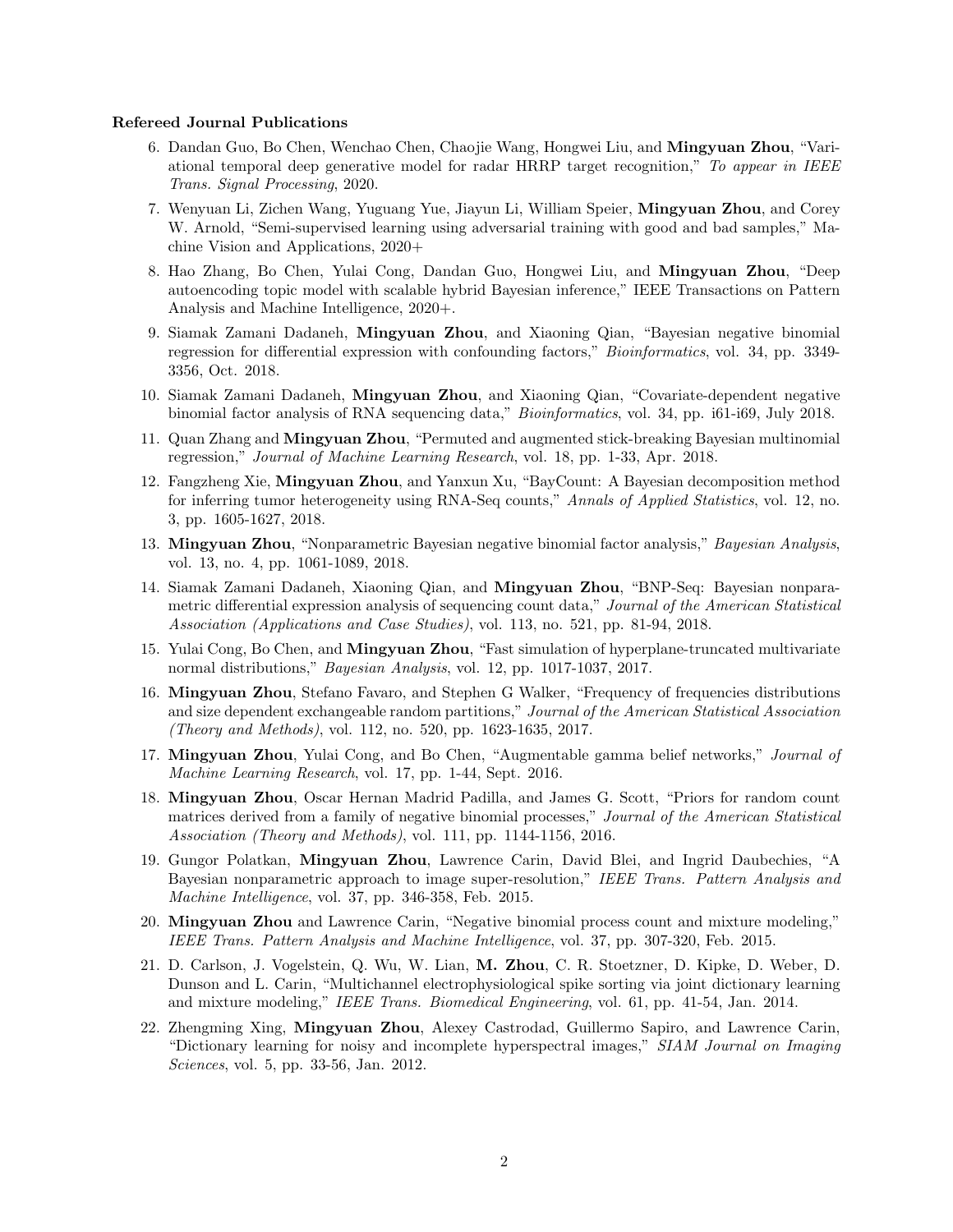- 23. Mingyuan Zhou, Haojun Chen, John Paisley, Lu Ren, Lingbo Li, Zhengming Xing, David Dunson, Guillermo Sapiro, and Lawrence Carin, "Nonparametric Bayesian dictionary learning for analysis of noisy and incomplete images," *IEEE Trans. Image Processing*, vol. 21, pp. 130-144, Jan. 2012.
- 24. Chengshi Zheng, Mingyuan Zhou, and Xiaodong Li, "On the relationship of non-parametric methods for coherence function estimation," *Signal Processing*, vol. 88, pp. 2863-2867, Nov. 2008.
- 25. Mingyuan Zhou, Jialu Chen, and Xiaodong Li, "A time/frequency-domain unified delayless partitioned block frequency-domain adaptive filter," *IEEE Signal Processing Letters*, vol. 14, pp. 976-979, Dec. 2007.
- 26. Mingyuan Zhou and Xiaojun Qiu, "An error path delay compensated delayless subband adaptive filter architecture," *Signal Processing*, vol. 87, pp. 2640-2648, Nov. 2007.

### Refereed Conference Publications

- 27. Yuguang Yue, Zhendong Wang, and Mingyuan Zhou, "Implicit distributional reinforcement learning," in *NeurIPS 2020: Advances in Neural Information Processing Systems*, Dec. 2020. (the first two authors contributed equally) (Acceptance Rate: 20%)
- 28. Xinjie Fan, Shujian Zhang, Bo Chen, and Mingyuan Zhou, "Bayesian attention modules," in *NeurIPS 2020: Advances in Neural Information Processing Systems*, Dec. 2020. (the first two authors contributed equally) (Acceptance Rate: 20%)
- 29. Wenchao Chen, Chaojie Wang, Bo Chen, Yicheng Liu, Hao Zhang, and Mingyuan Zhou, "Bidirectional convolutional Poisson gamma dynamical systems," in *NeurIPS 2020: Advances in Neural Information Processing Systems*, Dec. 2020. (the first two authors contributed equally) (Acceptance Rate: 20%)
- 30. Chaojie Wang, Hao Zhang, Bo Chen, Dongsheng Wang, Zhengjue Wang, and Mingyuan Zhou, "Deep relational topic modeling via graph Poisson gamma belief network," in *NeurIPS 2020: Advances in Neural Information Processing Systems*, Dec. 2020. (the first two authors contributed equally) (Acceptance Rate: 20%)
- 31. Zhengjue Wang, Zhibin Duan, Hao Zhang, Chaojie Wang, Long Tian, Bo Chen, and Mingyuan Zhou, "Friendly topic assistant for Transformer based abstractive summarization," in *EMNLP 2020: Empirical Methods in Natural Language Processing*, Nov. 2020.
- 32. Zhendong Wang and Mingyuan Zhou, "Thompson sampling via local uncertainty," *International Conference on Machine Learning (ICML 2020)*, July 2020.
- 33. Dandan Guo, Bo Chen, Ruiying Lu, and Mingyuan Zhou, "Recurrent hierarchical topic-guided RNN for language generation," *International Conference on Machine Learning (ICML 2020)*, July 2020.
- 34. Arman Hasanzadeh, Ehsan Hajiramezanali, Shahin Boluki, Mingyuan Zhou, Nick Duffield, Krishna Narayanan, and Xiaoning Qian, "Bayesian graph neural networks with adaptive connection sampling," *International Conference on Machine Learning (ICML 2020)*, July 2020.
- 35. Siamak Zamani Dadaneh, Shahin Boluki, Mingzhang Yin, Mingyuan Zhou, and Xiaoning Qian, "Pairwise supervised hashing with Bernoulli variational auto-encoder and self-control gradient estimator," *Conference on Uncertainty in Artificial Intelligence (UAI 2020)*, Toronto, Canada, August 2020.
- 36. Wenchao Chen, Bo Chen, Yicheng Liu, Qianru Zhao, and Mingyuan Zhou, "Switching Poisson gamma dynamical systems", *International Joint Conference on Artificial Intelligence – Pacific Rim International Conference on Artificial Intelligence (IJCAI-PRICAI 2020)*, Yokohama, Japan, July 2020.
- 37. Yuguang Yue, Yunhao Tang, Mingzhang Yin, and Mingyuan Zhou, "Discrete action on-policy learning with action-value critic," *International Conference on Artificial Intelligence and Statistics (AISTATS 2020)*, Palermo, Sicily, Italy, June 2020.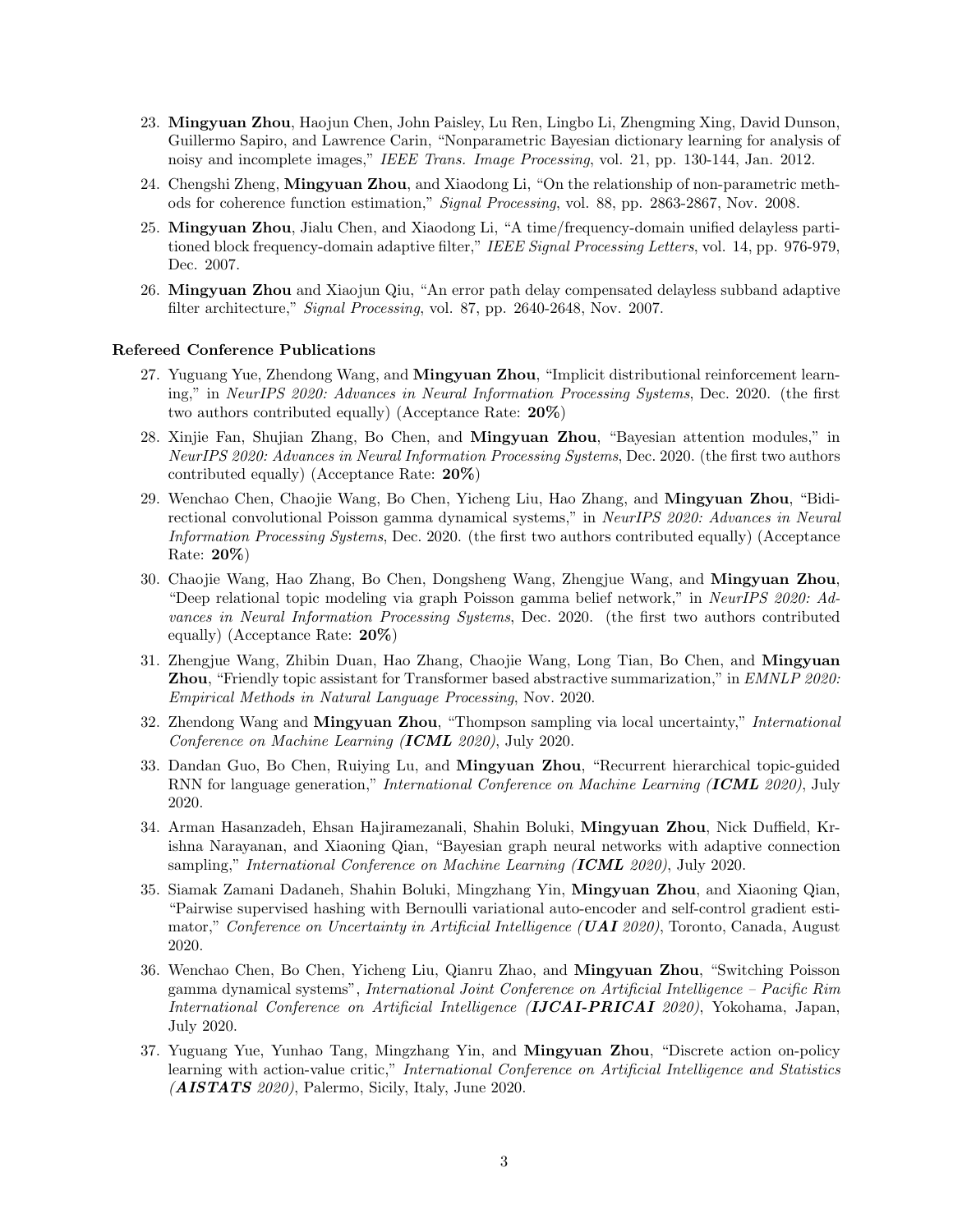- 38. He Zhao, Piyush Rai, Lan Du, Wray Buntine, Dinh Phung, and Mingyuan Zhou, "Variational autoencoders for sparse and overdispersed discrete data," *International Conference on Artificial Intelligence and Statistics (AISTATS 2020)*, Palermo, Sicily, Italy, June 2020.
- 39. Shahin Boluki, Randy Ardywibowo, Siamak Zamani, Mingyuan Zhou, and Xiaoning Qian, "Learnable Bernoulli dropout for Bayesian deep learning," *International Conference on Artificial Intelligence and Statistics (AISTATS 2020)*, Palermo, Sicily, Italy, June 2020.
- 40. Hao Zhang, Chaojie Wang, Zhengjue Wang, Zhibin Duan, Mingyuan Zhou, and Bo Chen, "Learning dynamic hierarchical topic graph with graph convolutional network for document classification," *International Conference on Artificial Intelligence and Statistics (AISTATS 2020)*, Palermo, Sicily, Italy, June 2020.
- 41. Xinjie Fan, Yizhe Zhang, Zhendong Wang, and Mingyuan Zhou, "Adaptive correlated Monte Carlo for contextual categorical sequence generation," *International Conference on Learning Representations (ICLR 2020)*, Addis Ababa, Ethiopia, Apr. 2020.
- 42. Mingzhang Yin, George Tucker, Mingyuan Zhou, Sergey Levine, and Chelsea Finn, "Meta-learning without memorization," *International Conference on Learning Representations (ICLR 2020)*, Addis Ababa, Ethiopia, Apr. 2020.
- 43. Hao Zhang, Bo Chen, Long Tian, Zhengjue Wang, Mingyuan Zhou, "Variational hetero-encoder randomized GANs for joint image-text modeling," *International Conference on Learning Representations (ICLR 2020)*, Addis Ababa, Ethiopia, Apr. 2020.
- 44. Liangjian Wen, Yiji Zhou, Lirong He, Mingyuan Zhou, Zenglin Xu, "Mutual information gradient estimation for representation learning," *International Conference on Learning Representations (ICLR 2020)*, Addis Ababa, Ethiopia, Apr. 2020.
- 45. Aaron Schein, Scott Linderman, Mingyuan Zhou, David Blei, and Hanna Wallach, "Poissonrandomized gamma dynamical systems," *Neural Information Processing Systems (NeurIPS 2019)*, Vancouver, Canada, Dec. 2019. (Acceptance Rate: 21%)
- 46. Arman Hasanzadeh, Ehsan Hajiramezanali, Krishna Narayanan, Nick Duffield, Mingyuan Zhou, and Xiaoning Qian,"Semi-implicit graph variational auto-Encoders," *Neural Information Processing Systems (NeurIPS 2019)*, Vancouver, Canada, Dec. 2019. (Acceptance Rate: 21%)
- 47. Ehsan Hajiramezanali, Arman Hasanzadeh, Krishna Narayanan, Nick Duffield, Mingyuan Zhou, and Xiaoning Qian, "Variational graph recurrent neural networks," *Neural Information Processing Systems (NeurIPS 2019)*, Vancouver, Canada, Dec. 2019. (Acceptance Rate: 21%)
- 48. Mingzhang Yin<sup>\*</sup>, Yuguang Yue<sup>\*</sup>, and Mingyuan Zhou, "ARSM: Augment-REINFORCE-swapmerge estimator for gradient backpropagation through categorical variables," *International Conference on Machine Learning (ICML 2019)*, Long Beach, CA, June 2019. (Acceptance Rate: 23%)  $(*$  Equal contribution by the first two authors)
- 49. Chaojie Wang, Bo Chen, Sucheng Xiao, and Mingyuan Zhou, "Convolutional Poisson gamma belief network," *International Conference on Machine Learning (ICML 2019)*, Long Beach, CA, June 2019. (Acceptance Rate: 23%)
- 50. Aaron Schein, Steven Wu, Alexandra Schofield, Mingyuan Zhou, and Hanna Wallach, "Locally private Bayesian inference for count modeling," *International Conference on Machine Learning (ICML 2019)*, Long Beach, CA, June 2019. (Acceptance Rate: 23%)
- 51. Mingzhang Yin and Mingyuan Zhou, "ARM: Augment-REINFORCE-merge gradient for stochastic binary networks," *International Conference on Learning Representations (ICLR 2019)*, New Orleans, LA, May 2019. (Acceptance Rate: 33%)
- 52. Rajat Panda, Ankit Pensia, Nikhil Mehta, Mingyuan Zhou, and Piyush Rai, "Deep Topic Models for Multi-label Learning," *International Conference on Artificial Intelligence and Statistics (AIS-TATS 2019)*, Naha, Okinawa, Japan, April 2019. (Acceptance Rate: 32%)
- 53. Mingyuan Zhou, "Parsimonious Bayesian deep networks," *Neural Information Processing Systems (NeurIPS 2018)*, Montreal, Canada, Dec. 2018. (Acceptance Rate: 21%)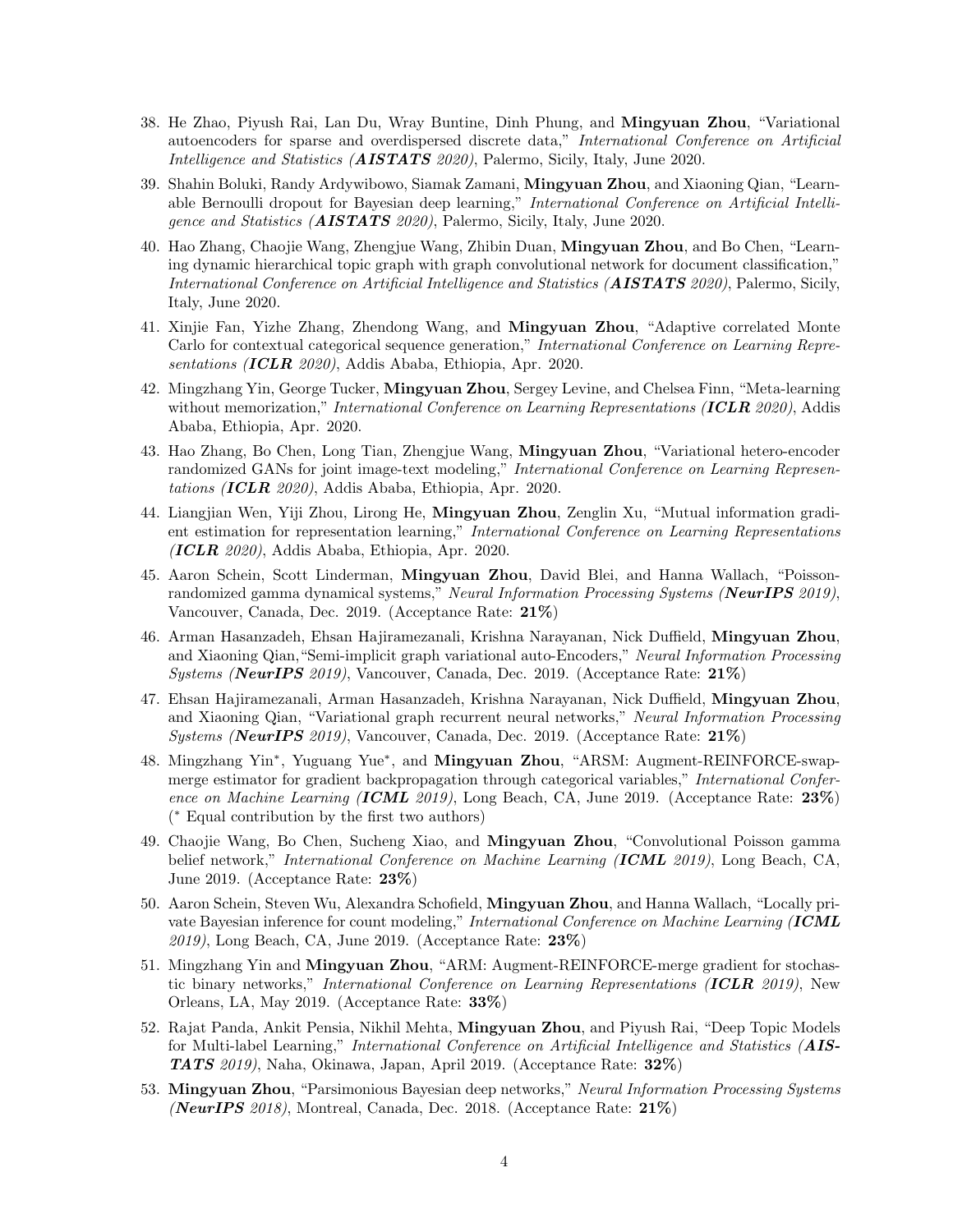- 54. Quan Zhang and Mingyuan Zhou, "Nonparametric Bayesian Lomax delegate racing for survival analysis with competing risks," *Neural Information Processing Systems (NeurIPS 2018)*, Montreal, Canada, Dec. 2018. (Acceptance Rate: 21%)
- 55. He Zhao, Lan Du, Wray Buntine, and Mingyuan Zhou, "Dirichlet belief networks as structured topic prior," *Neural Information Processing Systems (NeurIPS 2018)*, Montreal, Canada, Dec. 2018. (Acceptance Rate: 21%)
- 56. Dandan Guo, Bo Chen, Hao Zhang, and Mingyuan Zhou, "Deep Poisson gamma dynamical systems," *Neural Information Processing Systems (NeurIPS 2018)*, Montreal, Canada, Dec. 2018. (Acceptance Rate: 21%)
- 57. Ehsan Hajiramezanali, Siamak Zamani Dadaneh, Alireza Karbalayghareh, Mingyuan Zhou, and Xiaoning Qian, "Bayesian multi-domain learning for cancer subtype discovery from next-generation sequencing count data," *Neural Information Processing Systems (NeurIPS 2018)*, Montreal, Canada, Dec. 2018. (Acceptance Rate: 21%)
- 58. Bo Han, Jiangchao Yao, Gang Niu, Mingyuan Zhou, Ivor Tsang, Ya Zhang, and Masashi Sugiyama, "Masking: A new perspective of noisy supervision," *Neural Information Processing Systems (NeurIPS 2018)*, Montreal, Canada, Dec. 2018. (Acceptance Rate: 21%)
- 59. Ayan Acharya, Joydeep Ghosh, and Mingyuan Zhou, "A dual Markov chain topic model for dynamic environments," *ACM SIGKDD Conference on Knowledge Discovery and Data Mining (KDD 2018)*, London, UK, Aug. 2018. (Acceptance Rate: 10.9%, Long Presentation, Research Track)
- 60. Mingzhang Yin and Mingyuan Zhou, "Semi-implicit variational inference," *International Conference on Machine Learning (ICML 2018)*, Stockholm, Sweden, July 2018. (Long Contributed Talk, Acceptance Rate: 8.6%)
- 61. He Zhao, Lan Du, Wray Buntine, and Mingyuan Zhou, "Inter and intra topic structure learning with word embeddings," *International Conference on Machine Learning (ICML 2018)*, Stockholm, Sweden, July 2018. (Acceptance Rate: 25%)
- 62. Hao Zhang, Bo Chen, Dandan Guo, and Mingyuan Zhou, "WHAI: Weibull hybrid autoencoding inference for deep topic modeling," *International Conference on Learning Representations (ICLR 2018)*, Vancouver, Canada, May 2018. (Acceptance Rate: 34%)
- 63. Rahi Kalantari, Joydeep Ghosh, and Mingyuan Zhou, "Nonparametric Bayesian sparse graph linear dynamical systems," *Artificial Intelligence and Statistics (AISTATS 2018)*, Lanzarote, Canary Islands, Spain, April 2018. (Acceptance Rate: 33%)
- 64. Chaojie Wang, Bo Chen, and Mingyuan Zhou, "Multimodal Poisson gamma belief network," *AAAI Conference on Artificial Intelligence (AAAI 2018)*, New Orleans, LA, Feb. 2018. (Acceptance Rate: 25%)
- 65. Yulai Cong, Bo Chen, Hongwei Liu, and Mingyuan Zhou, "Deep latent Dirichlet allocation with topic-layer-adaptive stochastic gradient Riemannian MCMC," *International Conference on Machine Learning (ICML 2017)*, Sydney, Australia, Aug. 2017. (Acceptance Rate: 25%)
- 66. Aaron Schein, Mingyuan Zhou, and Hanna Wallach, "Poisson–gamma dynamical systems," *Neural Information Processing Systems (NIPS 2016)*, Barcelona, Spain, Dec. 2016. (Acceptance Rate: 2.0%, Oral Presentation)
- 67. Aaron Schein, Mingyuan Zhou, David M. Blei, and Hanna Wallach, "Bayesian Poisson Tucker decomposition for learning the structure of international relations," *International Conference on Machine Learning (ICML 2016)*, New York City, NY, June 2016. (Acceptance Rate: 24%)
- 68. Mingyuan Zhou, Yulai Cong, and Bo Chen, "The Poisson gamma belief network," *Neural Information Processing Systems (NIPS 2015)*, Montreal, CA, Dec. 2015. (Acceptance Rate: 22%)
- 69. A. Acharya, D. Teffer, J. Henderson, M. Tyler, M. Zhou, and J. Ghosh, "Gamma process Poisson factorization for joint modeling of network and documents," *European Conference on Machine Learning (ECML 2015)*, Porto, Portugal, Sept. 2015.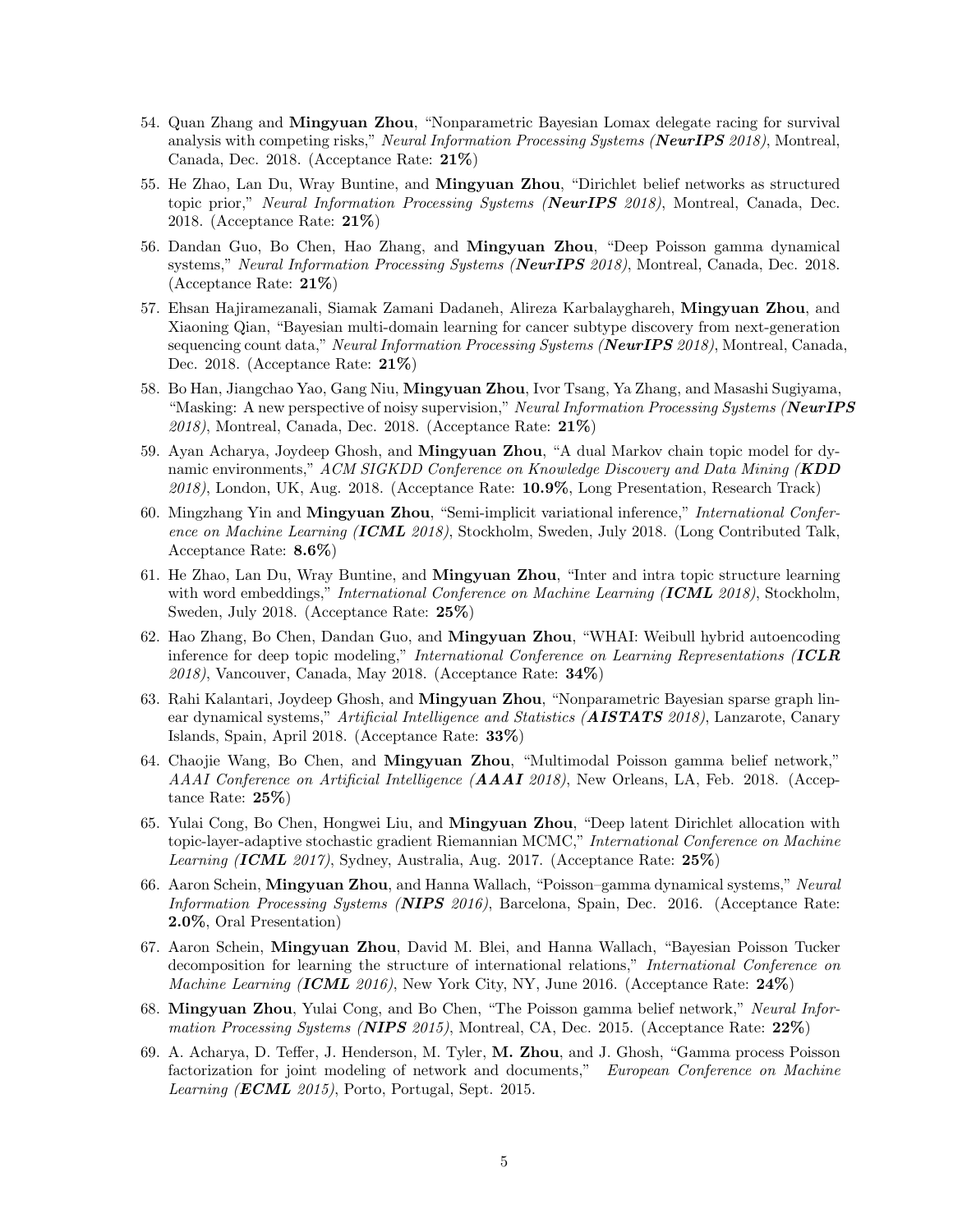- 70. Mingyuan Zhou, "Nonparametric Bayesian matrix factorization for assortative networks," *European Signal Processing Conference (EUSIPCO*), Sept. 2015. (Invited special session paper)
- 71. Mingyuan Zhou, "Infinite edge partition models for overlapping community detection and link prediction," *Journal of Machine Learning Research W&CP, AISTATS*, vol. 38, May. 2015. (Acceptance Rate: 27%)
- 72. Ayan Acharya, Joydeep Ghosh, and Mingyuan Zhou, "Nonparametric Bayesian factor analysis for dynamic count matrices," *Journal of Machine Learning Research W&CP, AISTATS*, vol. 38, May. 2015. (Acceptance Rate: 27%)
- 73. Mingyuan Zhou, "Beta-negative binomial process and exchangeable random partitions for mixedmembership modeling," *Neural Information Processing Systems (NIPS 2014)*, Montreal, CA, Dec. 2014. (Acceptance Rate: 25%)
- 74. Mingyuan Zhou and Lawrence Carin, "Augment-and-conquer negative binomial processes," *Neural Information Processing Systems (NIPS 2012)*, Lake Tahoe, NV, Dec. 2012. (Acceptance Rate: 4.9%, Poster Spotlight Oral Presentation)
- 75. Mingyuan Zhou, Lingbo Li, David Dunson, and Lawrence Carin, "Lognormal and gamma mixed negative binomial regression," *International Conference on Machine Learning (ICML 2012)*, Edinburgh, Scotland, June 2012. (Acceptance Rate: 27%, Full Presentation)
- 76. Mingyuan Zhou, Lauren Hannah, David Dunson, and Lawrence Carin, "Beta-negative binomial process and Poisson factor analysis," *Journal of Machine Learning Research W*&*CP, AISTATS*, vol. 22, pp. 1462-1471, Apr. 2012 (Acceptance Rate: 33%)
- 77. Xu Chen, Mingyuan Zhou and Lawrence Carin, "The contextual focused topic model," *ACM SIGKDD Conference on Knowledge Discovery and Data Mining (KDD 2012)*, Beijing, China, Aug. 2012. (Acceptance Rate: 18%, Full Paper, Research Track)
- 78. Lingbo Li, Xianxing Zhang, Mingyuan Zhou, and Lawrence Carin, "Nested dictionary learning for hierarchical organization of imagery and text," *Conference on Uncertainty in Artificial Intelligence (UAI 2012)*, Catalina Island, CA, Aug. 2012. (Acceptance Rate: 31%)
- 79. Lingbo Li, Mingyuan Zhou, Guillermo Sapiro, and Lawrence Carin, "On the integration of topic modeling and dictionary learning," *International Conference on Machine Learning (ICML 2011)*, Bellevue, WA, June 2011. (Acceptance Rate: 26%)
- 80. Mingyuan Zhou, Hongxia Yang, Guillermo Sapiro, David Dunson, and Lawrence Carin, "Dependent hierarchical beta process for image interpolation and denoising," *Journal of Machine Learning Research W*&*CP, AISTATS*, vol. 15, pp. 883-891, Apr. 2011. (Acceptance Rate: 8.1%, Oral Presentation)
- 81. Mingyuan Zhou, Haojun Chen, John Paisley, Lu Ren, Guillermo Sapiro, and Lawrence Carin, "Non-Parametric Bayesian dictionary learning for sparse image representations," *Neural Information Processing Systems (NIPS 2009)*, Vancouver, B.C., Canada, Dec. 2009. (Acceptance Rate: 2.0%, Oral Presentation)

#### Other Refereed Publications

- 82. Lingbo Li, Jorge Silva, Mingyuan Zhou, and Lawrence Carin, "Online Bayesian dictionary learning for large datasets," *International Conference on Acoustics, Speech and Signal Processing (ICASSP2012)*, Kyoto, Japan, Mar. 2012.
- 83. Mingyuan Zhou , Hongxia Yang, Guillermo Sapiro, David Dunson, and Lawrence Carin, "Landmarkdependent hierarchical beta process for robust sparse factor analysis," *ICML2011 Structured Sparsity Workshop*, Bellevue, WA, June 2011.
- 84. Mingyuan Zhou, Hongxia Yang, Guillermo Sapiro, David Dunson, and Lawrence Carin, "Covariatedependent dictionary learning and sparse coding," *International Conference on Acoustics, Speech and Signal Processing (ICASSP2011)*, Prague, Czech Republic, May 2011 [Invited paper and oral presentation].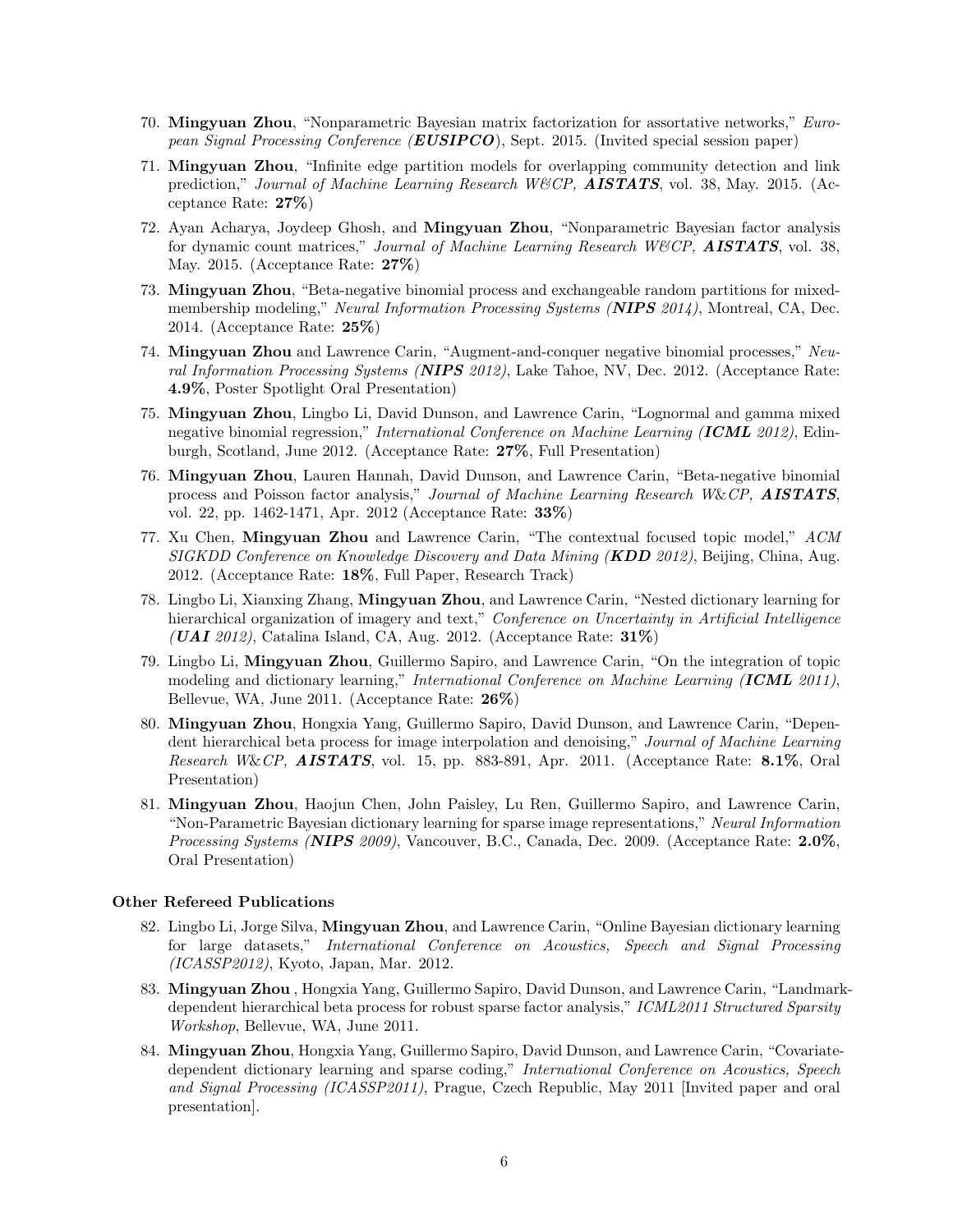- 85. Lingbo Li, Mingyuan Zhou, Eric Wang, and Lawrence Carin, "Joint dictionary learning and topic modeling for image clustering," in *Proc. International Conference on Acoustics, Speech and Signal Processing (ICASSP2011)*, Prague, Czech Republic, May 2011.
- 86. Mingyuan Zhou, Chunping Wang, Minhua Chen, John Paisley, David Dunson, and Lawrence Carin, "Nonparametric Bayesian matrix completion," in *Proc. IEEE Sensor Array and Multichannel Signal Processing Workshop (SAM2010)*, Israel, Oct. 2010.
- 87. John Paisley, Mingyuan Zhou, Guillermo Sapiro, and Lawrence Carin, "Nonparametric image interpolation and dictionary learning using spatially-dependent Dirichlet and beta process priors," in *Proc. International Conference on Image Processing (ICIP2010)*, Hong Kong, Sept. 2010.
- 88. Mingyuan Zhou, John Paisley, and Lawrence Carin, "Nonparametric learning of dictionaries for sparse representation of sensor signals," in *Proc. 3rd IEEE Workshop on Computational Advances in Multi-Sensor Adaptive Processing (CAMSAP2009)*, Aruba, Dec. 2009.
- 89. Mingyuan Zhou and Xiaodong Li, "A variable step-size for frequency-domain acoustic echo cancellation," in *Proc. 2007 IEEE Workshop on Applications of Signal Processing to Audio and Acoustics (WASPAA'07)*, New Paltz, NY, Oct. 2007, pp. 303-306.
- 90. Chengshi Zheng, Mingyuan Zhou, and Xiaodong Li, "A modified *A Priori* SNR estimator based on the united speech presence probabilities (in Chinese),", *Journal of Electronics* & *Information Technology*, 2008.
- 91. Mingyuan Zhou and Xiaodong Li, "A magnitude-squared coherence based acoustic echo suppression algorithm (in Chinese)," in *Proc. 2007 Chinese Audio Engineering Society Conference*, Changsha, China, Oct. 2007.
- 92. Mingyuan Zhou and Xiaodong Li, "Acoustic echo suppression for Bluetooth earphone (in Chinese)," Technical Report, 2007.
- 93. Mingyuan Zhou and Xiaodong Li, "Step-size control for the multidelay block frequency-domain adaptive filter algorithm (in Chinese)," in *Proc. 2007 Chinese Young Researchers' Conference on Acoustics (CYCA'07)*, Wuhan, China, Sept. 2007.
- 94. Mingyuan Zhou and Xiaodong Li, "*A P riori* SNR estimation based on the density distribution of *A P osterior* SNR (in Chinese)," in *Proc. 2006 National Conference on Acoustics*, Xiamen, China, Oct. 2006.
- 95. Mingyuan Zhou and Xiaojun Qiu, "The construction of analysis filters in delayless subband adaptive filter (in Chinese)," in *Proc. 2005 Chinese Young Researchers' Conference on Acoustics (CYCA'05)*, Hangzhou, China, Apr. 2005. (Best Paper Award)

### Teaching

Spring 2020, Advanced Data Mining and Web Analytics

Fall 2019, Bayesian Deep Learning

Fall 2019, STA371G Statistics and Modeling, two sections

Fall 2018, STA371G Statistics and Modeling, two sections

Spring 2018, STA380 Bayesian Methods for Machine Learning, graduate-level course

Fall 2017, STA371G Statistics and Modeling, two sections

Spring 2017, STA371G Statistics and Modeling, two sections

Spring 2016, STA371G Statistics and Modeling, three sections

Spring 2015, STA371G Statistics and Modeling, three sections

Spring 2014, STA371G Statistics and Modeling, two sections

Duke-Tsinghua Machine Learning Summer School: Deep Learning for Big Data, Kunshan, China, Aug. 2016.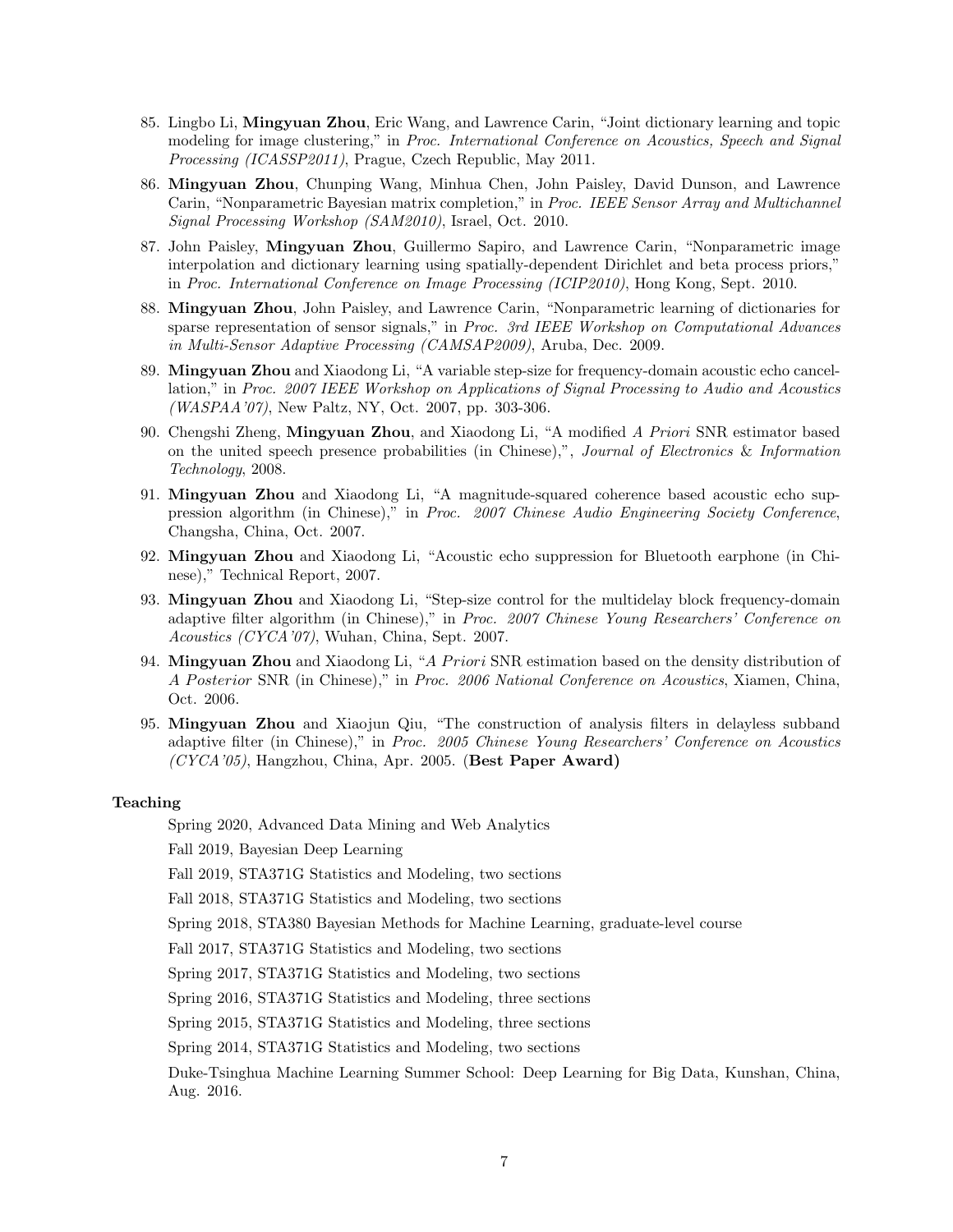Machine Learning Summer School, Austin, TX, Jan. 2015.

### Honors and Awards

- *•* McCombs Research Excellence Grant, November 2018
- *•* CBA Foundations Research Excellence Award for Assistant Professors, April 2018
- *•* NSF@ISBA junior travel support, ISBA World Meeting 2016
- Best Student Poster Award in NIPS 2015 Workshop: Networks in the Social and Information Sciences
- NIPS travel award, 2012, 2009.
- *•* ECE Ph.D. Student Fellowship, Duke University, 2008.
- *•* Excellent Student Award in the 2006-2007 Academic Year, Chinese Academy of Sciences, 2007.
- Best Undergraduate Thesis Award 2nd Prize, Education Department of Jiangsu Province, 2005.
- *•* Best Paper Award for the 2005 Chinese Young Researchers' Conference on Acoustics, Acoustical Society of China, 2005.
- National Undergraduate Electronic Design Contest 2004 Embedded System Design Invitational Contest (Intel Cup) 3rd Prize, Higher Education Department of Ministry of Education and Personnel Department of Ministry of Information Industry, 2004.
- *•* Excellent Undergraduate Student Award, Nanjing University, 2004.
- *•* Excellent Student in the 2002-2003 Academic Year, Nanjing University, 2003.
- Robert Mundell Scholarship (highest award), Nanjing University, 2004.
- Renmin Scholarship, 1st Prize, Nanjing University, 2003.
- *•* Renmin Scholarship, 2nd Prize, Nanjing University, 2002.

### External Funding Support

NSF grant #1952193 is funded by the Smart and Connected Communities (S&CC) Program

- Title: SCC-PG: ECET: Empowering Community-centric Electrified Transportation
- PI: Hao Zhu, Co-PIs: Varun Rai, Mingyuan Zhou, Junfeng Jiao, and Andrew Waxman
- The team receives \$150,000 for one year  $(07/1/2020 \text{ to } 06/30/2021)$

NSF grant #1812699 is funded by the Information Integration and Informatics (III) Program

- Title: III: Small: Collaborative Research: Combinatorial Collaborative Clustering for Simultaneous Patient Stratification and Biomarker Identification
- PI: Mingyuan Zhou, Co-PI: Xiaoning Qian
- The PI receives \$249,999 for three years  $(08/15/2018 \text{ to } 07/31/2021)$

# Professional Activities

# (Senior) Area Chair:

- NeurIPS 2020 (Area Chair), NeurIPS 2019 (Area Chair), NeurIPS 2018 (Area Chair), NIPS 2017 (Area Chair)
- AAAI 2021 (Area Chair, a.k.a. senior meta reviewer), AAAI 2020 (Area Chair, a.k.a. senior meta reviewer), AAAI 2019 (Senior Program Committee Member)
- ICLR 2021 (Area Chair), ICLR 2019 (Area Chair)

# Reviewer/Program Committee Member:

- IIT-Kanpur, tenure promotion external reviewer, 2019
- ICLR 2018
- NIPS 2016, 2015, 2014, 2013, 2012
- ICML 2018 (Outstanding Reviewer), 2017, 2016, 2015, 2014, 2013, 2012
- AISTATS 2018, 2017, 2016, 2015, 2014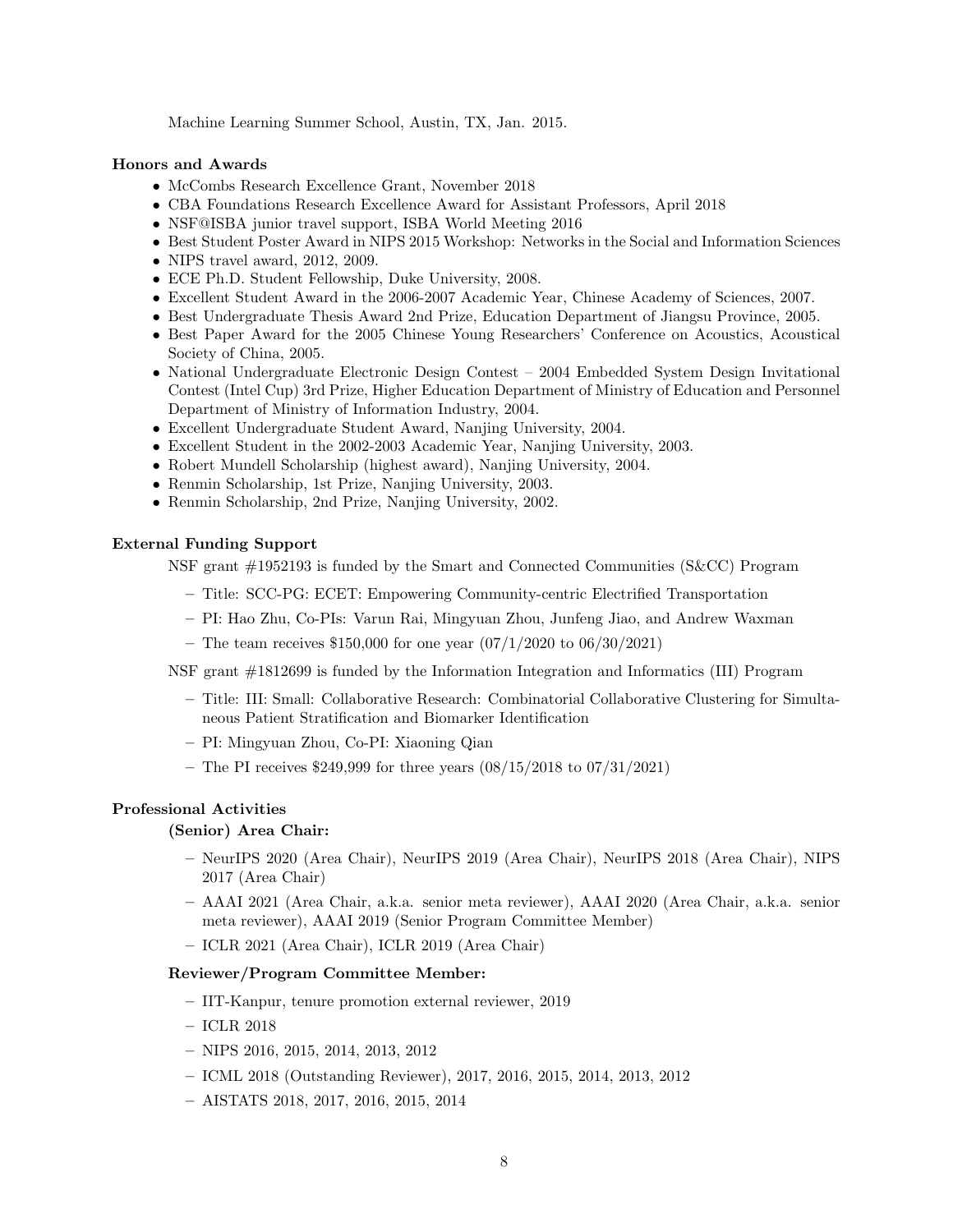- IJCAI 2016, 2015 (Machine Learning Track)
- Journal of the American Statistical Association
- Journal of Machine Learning Research
- Annals of Applied Statistics
- Bayesian Analysis
- Machine Learning
- IEEE Transactions on Pattern Analysis and Machine Intelligence
- IEEE Transactions on Signal Processing
- IEEE Transactions on Image Processing
- IEEE Transactions on Knowledge and Data Engineering
- Journal of Selected Topics in Signal Processing
- SIAM Journal on Imaging Sciences
- Production and Operations Management
- IEEE Transactions on Circuits and Systems for Video Technology
- IEEE Geoscience and Remote Sensing Letters
- IEEE Signal Processing Letters
- Journal of Visual Communication and Image Representation
- Sankhya A, the Indian Journal of Statistics

### Professional Organizations:

- ISBA Section on Bayesian Nonparametrics, Treasurer (2018-2019)
- Member of the 2017 ISBA Mitchell Prize Committee

#### Services at UT:

- The School of Undergraduate Studies Independent Inquiry Flag Committee, memeber, 2020- 2023
- McCombs Analytic Task force, member, 2020
- SDS PhD in Statistics Curriculum/Oversight Committee, member, Academic Year 2020-2021
- IROM Business Analytics (one open-rank, one assistant professor position) faculty search committee, member, 2019-2020
- IROM Statistics (Casual Inference) faculty search committee, member, 2019-2020
- SDS (three open-rank positions) faculty search committee, member, 2019-2020
- IROM statistics-track Ph.D. coordinator, since October 2017
- 2017 Spring Semester Statistics Seminar, Organizer
- Judge for IROM 2016 doctoral seminar competition, October 2016
- 2016 Fall Semester Statistics Seminar, Organizer
- 2014 Spring Semester Statistics Seminar, Organizer

#### Ph.D. Committees Chaired (graduated):

- Maurice Diesendruck (co-chaired with Dr. Sinead Williamson), PhD student in Department of Statistics and Data Sciences, graduated in 2019, Data Scientist at Ojo Labs
- Mingzhang Yin, PhD student in Department of Statistics and Data Sciences, graduated in 2020, Postdoc in Columbia University (started in Summer 2020).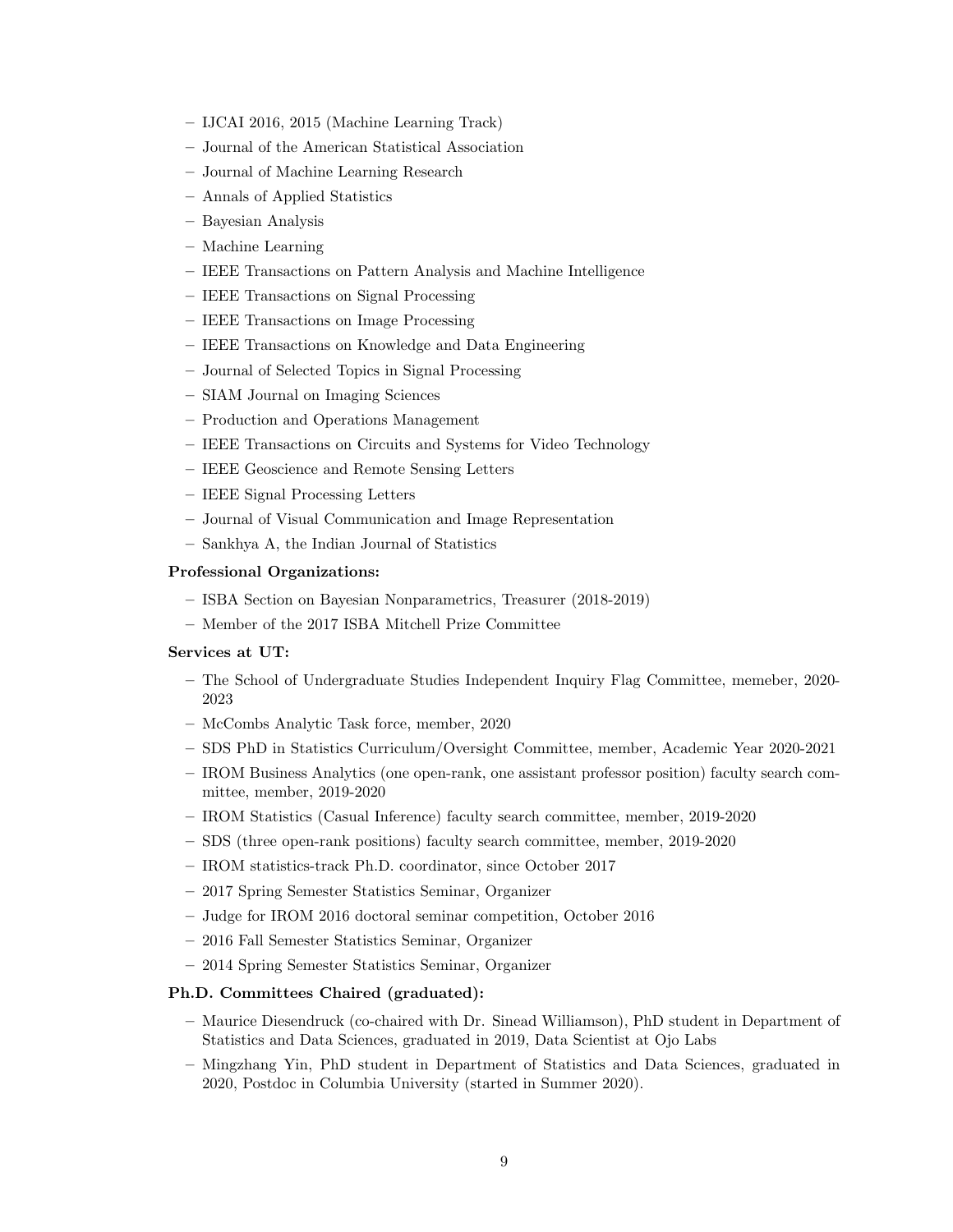- Carlos Pagani Zanini (co-chaired with Dr. Peter M¨uller), PhD student in Department of Statistics and Data Sciences, graduated in 2019, Associate Professor at Federal University of Rio de Janeiro, Brazil
- Quan Zhang, IROM PhD student, graduated in 2020, Assistant Professor at Broad College of Business, Michigan State University (started in Fall 2020).

# Ph.D. Committees Chaired (in progress):

- Aleksandar Dimitriev, IROM PhD student, in progress
- Xinjie Fan, PhD student in Department of Statistics and Data Sciences, in progress
- Xizewen Han, PhD student in Department of Statistics and Data Sciences, in progress
- Yilin He, IROM PhD student, in progress
- Rahi Kalantari, PhD student in Department of Electrical and Computer Engineering, in progress
- Yuguang Yue, PhD student in Department of Statistics and Data Sciences, in progress
- Zhendong Wang, PhD student in Department of Statistics and Data Sciences, in progress
- Shujian Zhang, PhD student in Department of Statistics and Data Sciences, in progress
- Huangjie Zheng, PhD student in Department of Statistics and Data Sciences, in progress

# Ph.D. Committee Member:

- In McCombs:
	- ⇤ Xiaofan Li, IROM PhD student, graduated in 2020
	- ⇤ Xinyin Hao, PhD student in Department of Marketing, graduated in 2019, Assistant Professor at University of Arizona
	- ⇤ Lan Liang, PhD student in Department of Marketing, graduated in 2017, Assistant Professor at University of Colorado Denver
- In SDS and CS:
	- ⇤ Yanxin Li, PhD student in Department of Statistics and Data Sciences, in progress
	- ⇤ Mauricio Tec, PhD student in Department of Statistics and Data Sciences, in progress
	- ⇤ Giorgio Paulon, PhD student in Department of Statistics and Data Sciences, in progress
	- ⇤ Evan Ott, PhD student in Department of Statistics and Data Sciences, in progress
	- ⇤ Li (Kelly) Kang, PhD student in Department of Statistics and Data Sciences, graduated in 2020
	- ⇤ Mengjie Wang, PhD student in Department of Statistics and Data Sciences, in progress
	- ⇤ Novin Gha↵ari, PhD student in Department of Statistics and Data Sciences, graduated in 2019
	- ⇤ Guy W. Cole, PhD student in Department of Statistics and Data Sciences, graduated in 2019
	- ⇤ Oscar Hernan Madrid Padilla, PhD in Department of Statistics and Data Sciences, graduated in 2017, Postdoc in UC-Berkeley, now Assistant Professor at UCLA
	- ⇤ Dilin Wang, PhD student in Department of Computer Science, graduated in 2020
- Outside UT:
	- ⇤ Aaron Schein, PhD student at University of Massachusetts Amherst, graduated in 2019, Postdoc at Columbia University
	- ⇤ Siamak Zamani Dadaneh, PhD student at Texas A&M University, graduated in 2019, Data Scientist at Apple

# Invited/Contributed Talks:

– "Implicit distributional reinforcement learning," invited talk in 2020 International Workshop on Signal and Information Intellegent Learning and Processing, Xidian University, Aug. 2020 (remote conference).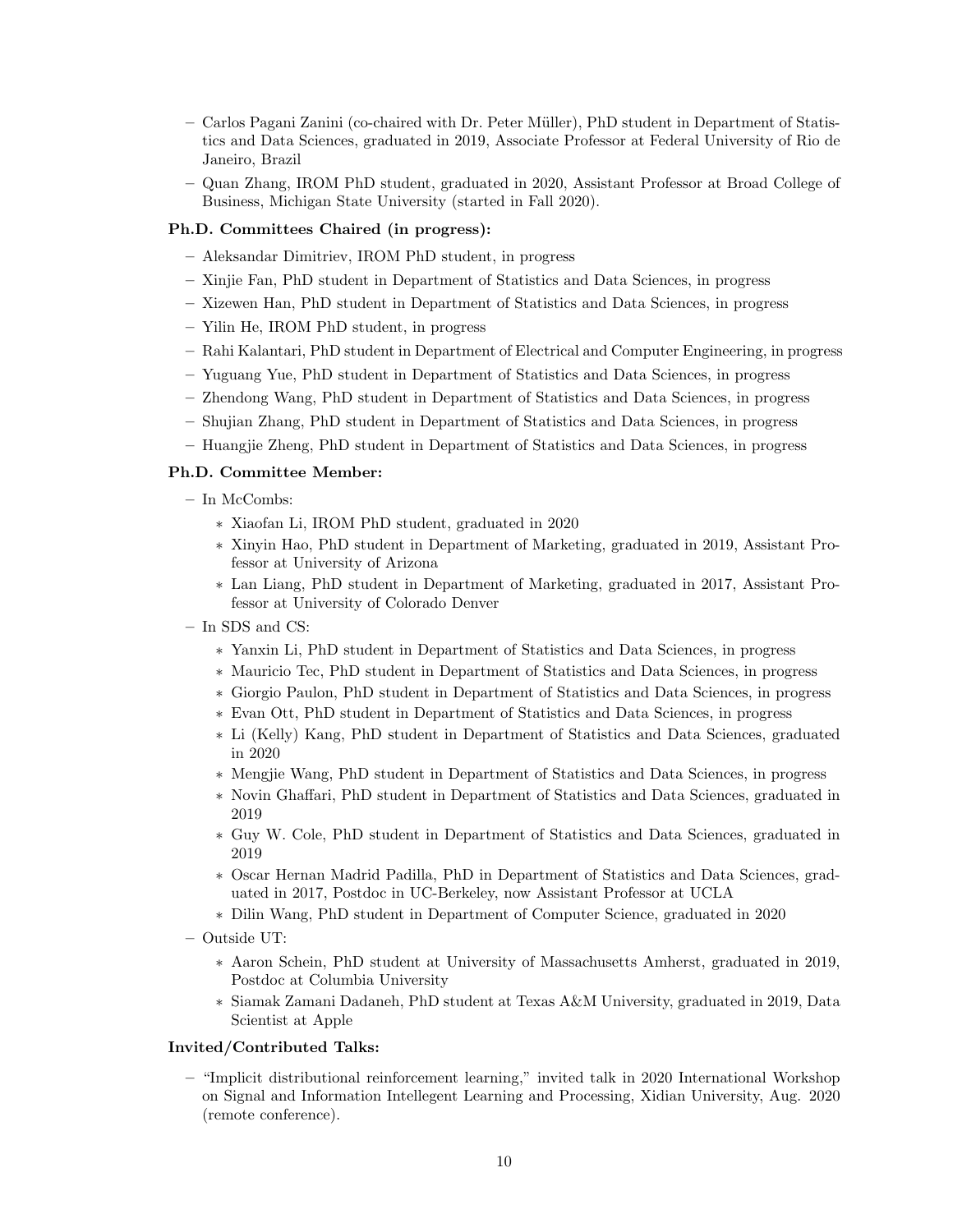- "Augment-REINFORCE-swap-merge estimator for gradient backpropagation through discrete layers," invited talk in Texas A&M Conference on Advances in Data Science: Theory, Methods and Computation, College Station, TX, Sept. 2019.
- "Bayesian deep learning that goes beyond reparameterizable latent variables with explicit density functions," Leaders & Innovators Seminar Series, Department of Electrical and Computer Engineering, Texas A&M University, hosted by Prof. Xiaoning Qian, College Station, TX, Mar. 2019.
- "ARM: Augment-REINFORCE-merge gradient for discrete latent variable models," invited talk in Institut de Recherche en Informatique de Toulouse, hosted by Prof. Cédric Févotte, Toulouse, France, July 2018.
- "Variational Bayesian methods beyond parametric and continuous assumptions," invited talk in the Workshop on Bayesian Nonparametrics for Signal and Image Processing, Organized by Pierre Chainais, Nicolas Dobigeon, Audrey Giremus, and François Caron, Bordeaux, France, July 2018.
- "Semi-implicit variational inference," invited talk in The 2018 ICSA Applied Statistics Symposium, New Brunswick, New Jersey, June 2018.
- "Semi-implicit variational inference," invited talk in Department of Biostatistics, School of Public Health, University of Michigan, hosted by Prof. Jian Kang, Ann Arbor, MI, Mar. 2018.
- "Semi-implicit variational inference," IROM Department Brown-Bag Seminar, University of Texas at Austin, Austin, TX, Feb. 2018.
- "Some recent advances in Bayesian deep learning," invited talk in Marketing Department Research Seminar Series, University of Texas at Austin, Austin, TX, Nov. 2017.
- "Permuted and augmented stick-breaking multinomial regression," invited talk in 2017 IN-FORMS Marketing Science Conference, University of Southern California, Los Angeles, CA, June 2017.
- "Infinite convolutional of expert logistic regression," invited talk in ICSA 2016, ISBA invited session on "Theory and Applications of Bayesian Nonparametrics," Shanghai, Dec. 2016.
- "Permuted and augmented stick-breaking multinomial regression," invited talk in Latent Variables Conference 2016, session "Objective Bayes Analysis in Latent Variables Models," University of South Carolina, Columbia, SC, Oct. 2016.
- Invited instructor in "Duke-Tsinghua Machine Learning Summer School: Deep Learning for Big Data," Kunshan, China, Aug. 2016.
- "Gamma belief networks (deep latent Dirichlet allocation)," invited talk in International Society for Bayesian Analysis (ISBA) 2016 World Meeting, Sardinia, Italy, June 2016.
- "Gamma belief networks," School of Electronic Engineering, Xidian University, hosted by Prof. Bo Chen, Xi'an, China, Dec. 2015.
- "Gamma belief networks," Department of Computer Science and Technology, Tsinghua University, hosted by Professor Jun Zhu, Beijing, China, Dec. 2015.
- "Gamma belief networks," Institute of Acoustics, Chinese Academy of Sciences, hosted by Professors Xiaodong Li and Chengshi Zheng, Beijing, China, Dec. 2015.
- "The Poisson gamma belief network," invited talk in the 9th International Conference on Computational and Financial Econometrics (CFE 2015), University of London, UK, Dec. 2015.
- "Infinite vocabulary naive Bayes classifiers," invited talk in Asilomar Conference on Signals, Systems, and Computers, Pacific Grove, CA, Nov. 2015.
- "The Poisson gamma belief network," invited talk in The Collegio Carlo Alberto, Torino, Italy, Sept. 2015.
- "Nonparametric Bayesian matrix factorization for assortative networks," invited talk in 23rd European Signal Processing Conference, Nice, France, Sept. 2015.